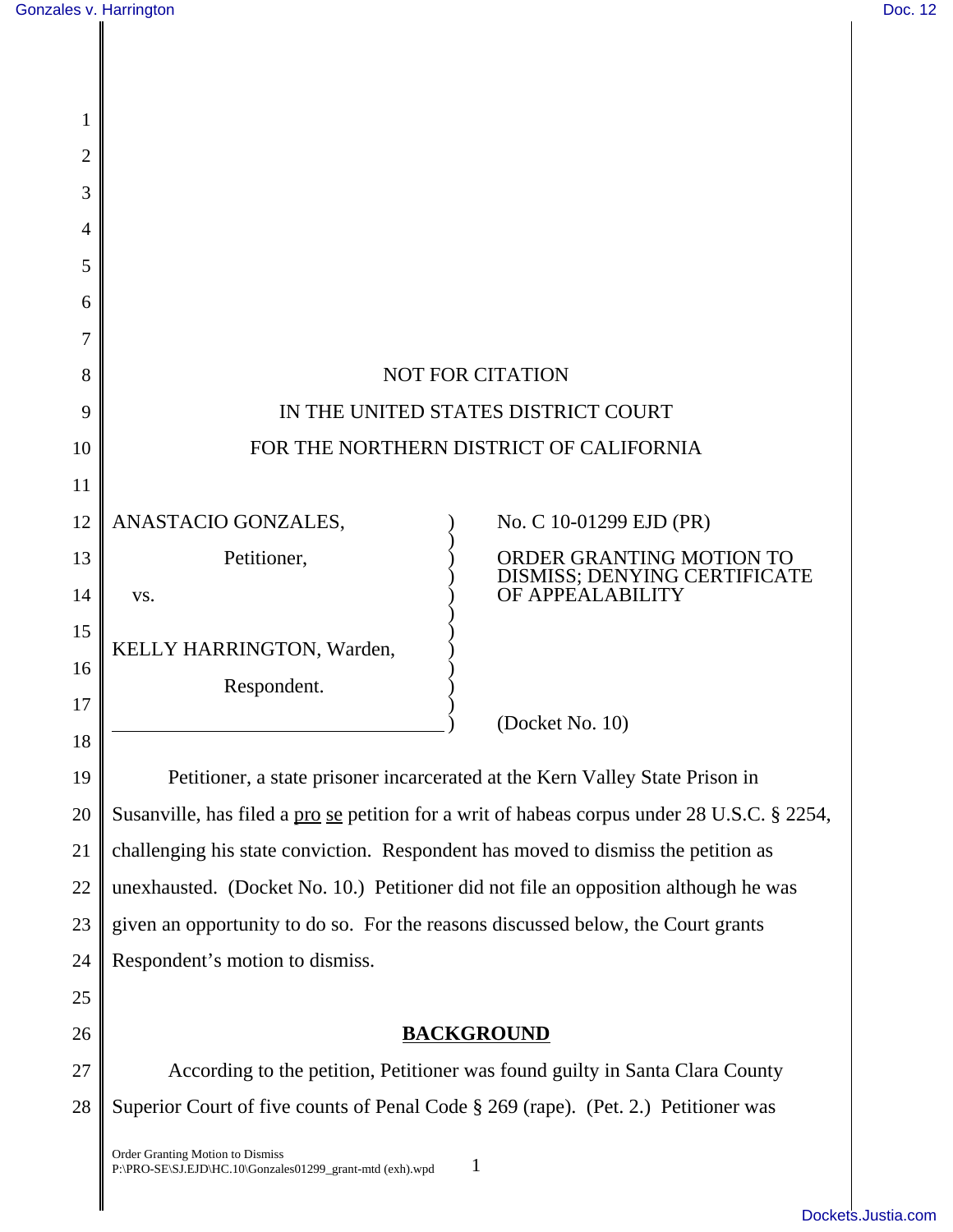1 sentenced to 75 years in state prison.  $(\underline{Id.})$ 

2 3 4 Petitioner appealed the conviction; the state appellate court affirmed the conviction and the state high court denied review. (Id. at 3.) Petitioner filed the instant federal habeas petition on March 26, 2010.

## **DISCUSSION**

A. Standard of Review

5

6

7

8 9 10 11 12 13 14 This Court may entertain a petition for a writ of habeas corpus "in behalf of a person in custody pursuant to the judgment of a State court only on the ground that he is in custody in violation of the Constitution or laws or treaties of the United States." 28 U.S.C. § 2254(a); Rose v. Hodges, 423 U.S. 19, 21 (1975). A district court shall "award the writ or issue an order directing the respondent to show cause why the writ should not be granted, unless it appears from the application that the applicant or person detained is not entitled thereto." 28 U.S.C. § 2243.

15 16 17 18 19 20 21 22 23 24 Prisoners in state custody who wish to challenge collaterally in federal habeas proceedings either the fact or length of their confinement are first required to exhaust state judicial remedies, either on direct appeal or through collateral proceedings, by presenting the highest state court available with a fair opportunity to rule on the merits of each and every claim they seek to raise in federal court. <u>See</u> 28 U.S.C. § 2254(b), (c); Rose v. Lundy, 455 U.S. 509, 515-16 (1982); Duckworth v. Serrano, 454 U.S. 1, 3 (1981); McNeeley v. Arave, 842 F.2d 230, 231 (9th Cir. 1988). The state's highest court must be given an opportunity to rule on the claims even if review is discretionary. See O'Sullivan v. Boerckel, 526 U.S. 838, 845 (1999) (petitioner must invoke "one complete round of the State's established appellate review process.").

25 26 27 28 Even though non-exhaustion is an affirmative defense, the petitioner bears the burden of proof that state judicial remedies were properly exhausted. Parker v. Kelchner, 429 F.3d 58, 62 (3d Cir. 2005); Caver v. Straub, 349 F.3d 340, 345 (6th Cir. 2003); Winck v. England, 327 F.3d 1296, 1304 n.6 (11th Cir. 2003); see Darr v. Burford, 339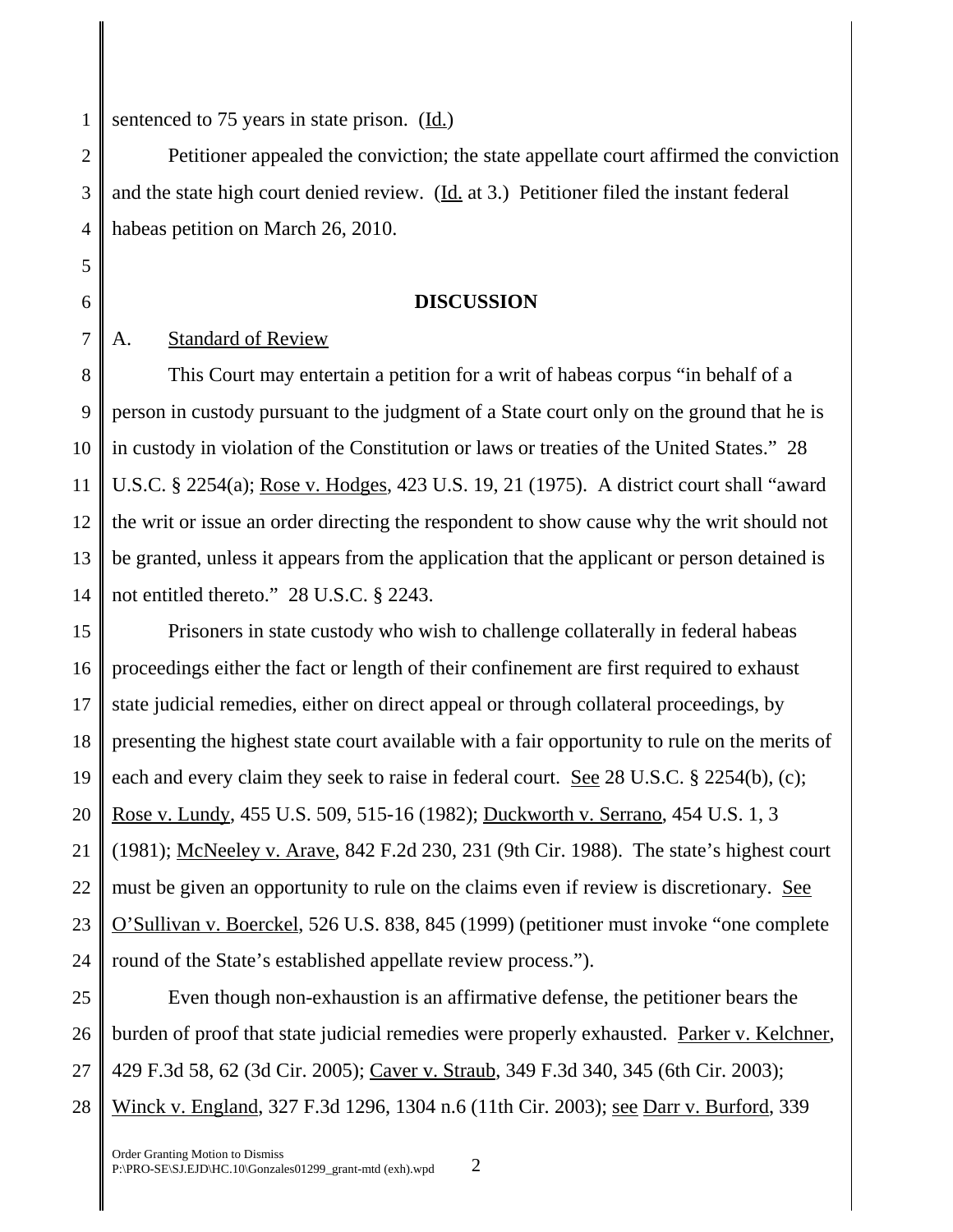1 2 3 4 5 U.S. 200, 218-19 (1950) ("petitioner has the burden... of showing that other available remedies have been exhausted"), overruled on other grounds, Fay v. Noia, 372 U.S. 391 (1963); Cartwright v. Cupp, 650 F.2d 1103, 1104 (9th Cir. 1981) (affirming summary judgment for respondent because, although petitioner alleged he had exhausted, "there is nothing in the record" to show it).

6 7 8 If available state remedies have not been exhausted as to all claims, the district court must dismiss the petition. See Rose v. Lundy, 455 U.S. at 510; Guizar v. Estelle, 843 F.2d 371, 372 (9th Cir. 1988).

9 B. Motion to Dismiss

10 11 12 13 14 15 16 17 18 19 20 21 22 Respondent moves to dismiss the instant petition for failure to exhaust because Petitioner failed to exhaust four of his six claims in the California Supreme Court. (Mot. to Dismiss at 2.) Respondent contends that Petitioner alleged the following claims in the instant petition: 1) ineffective assistance of counsel for failure to file a motion to suppress the testimony of two witnesses; 2) trial court error for the admission of testimony by a medical expert about the lack of lingering trauma; 3) trial court error for the admission of evidence of uncharged sexual abuse of Petitioner's sister; 4) ineffective assistance of counsel because Petitioner was unaware of his constitutional rights at trial; 5) and 6) ineffective assistance of counsel because defense counsel told petitioner did not want to be his attorney. (Id. at 2-3.) Respondent admits that Petitioner exhausted claims 2 and 3 in the California Supreme Court by raising them in his petition for review, (id., Ex. C), but asserts that Petitioner did not raise claims 1, 4, 5 and 6. (Id. at 3.) Accordingly, Respondent argues that the Court should dismiss the petition as unexhausted. (Id.)

23 24 25 26 Petitioner has not filed opposition to show that he properly exhausted his state remedies contrary to Respondent's contention. Therefore, Petitioner has failed to meet his burden of proof that state judicial remedies were properly exhausted with respect to all the claims presented in the instant petition. <u>See Parker</u>, 429 F.3d at 62.

27 ///

28 ///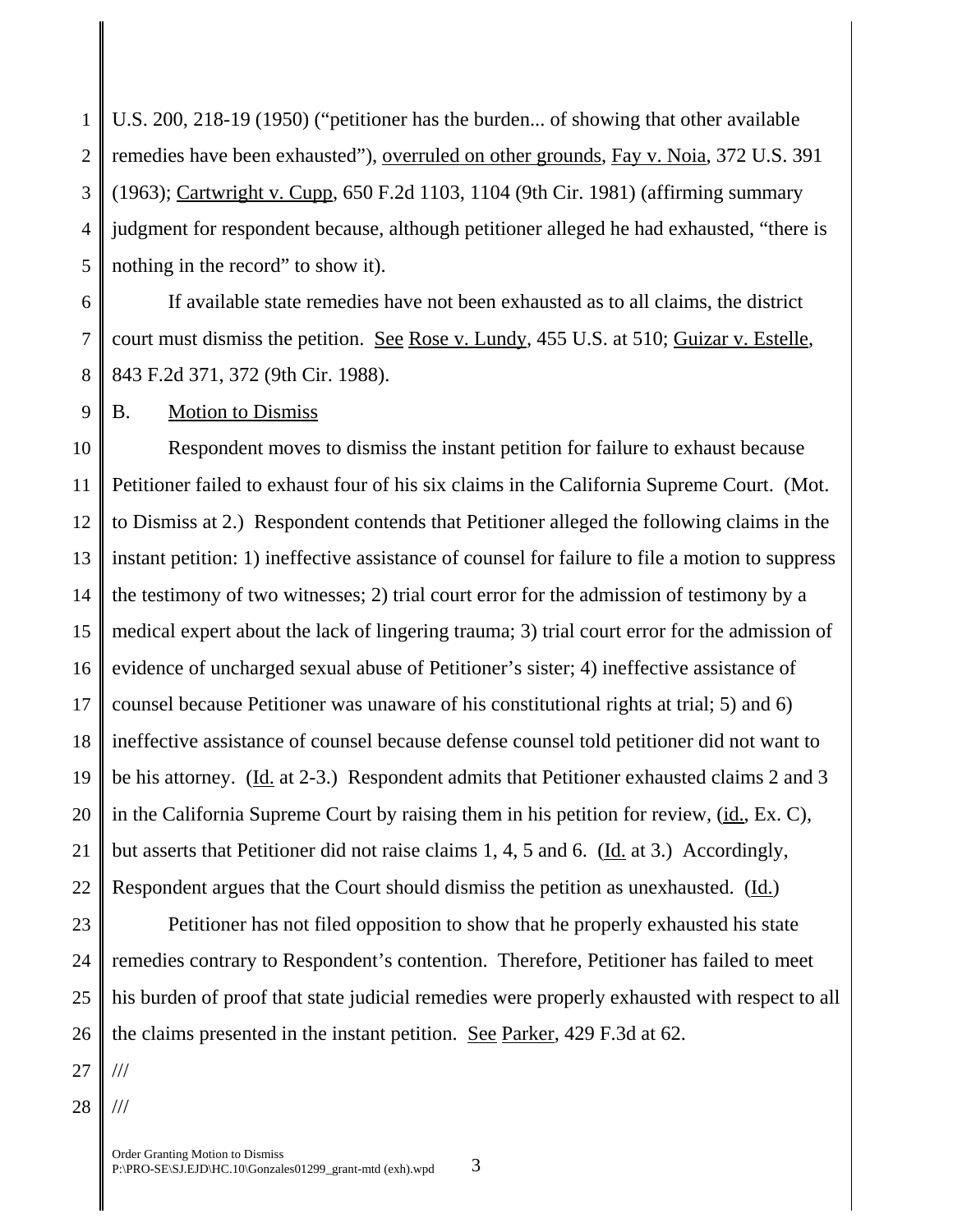| 1              | <b>CONCLUSION</b>                                                                            |  |
|----------------|----------------------------------------------------------------------------------------------|--|
| $\overline{2}$ | For the foregoing reasons, Respondent's motion to dismiss the petition for failure           |  |
| 3              | to exhaust state judicial remedies, (Docket No. 10), is GRANTED. See Rose v. Lundy,          |  |
| $\overline{4}$ | 455 U.S. at 510.                                                                             |  |
| 5              | No certificate of appealability is warranted in this case. See Rule $11(a)$ of the           |  |
| 6              | Rules Governing § 2254 Cases, 28 U.S.C. foll. § 2254 (requiring district court to rule on    |  |
| 7              | certificate of appealability in same order that denies petition). Petitioner has not shown   |  |
| 8              | "that jurists of reason would find it debatable whether the petition states a valid claim of |  |
| 9              | the denial of a constitutional right and that jurists of reason would find it debatable      |  |
| 10             | whether the district court was correct in its procedural ruling." Slack v. McDaniel, 529     |  |
| 11             | U.S. 473, 484 (2000).                                                                        |  |
| 12             | This order terminates Docket No. 10.                                                         |  |
| 13             |                                                                                              |  |
| 14             | June 17, 2011<br>DATED:                                                                      |  |
| 15             | <b>United States District Judge</b>                                                          |  |
| 16             |                                                                                              |  |
| 17             |                                                                                              |  |
| 18             |                                                                                              |  |
| 19             |                                                                                              |  |
| 20             |                                                                                              |  |
| 21             |                                                                                              |  |
| 22             |                                                                                              |  |
| 23             |                                                                                              |  |
| 24             |                                                                                              |  |
| 25             |                                                                                              |  |
| 26             |                                                                                              |  |
| 27             |                                                                                              |  |
| 28             |                                                                                              |  |
|                |                                                                                              |  |